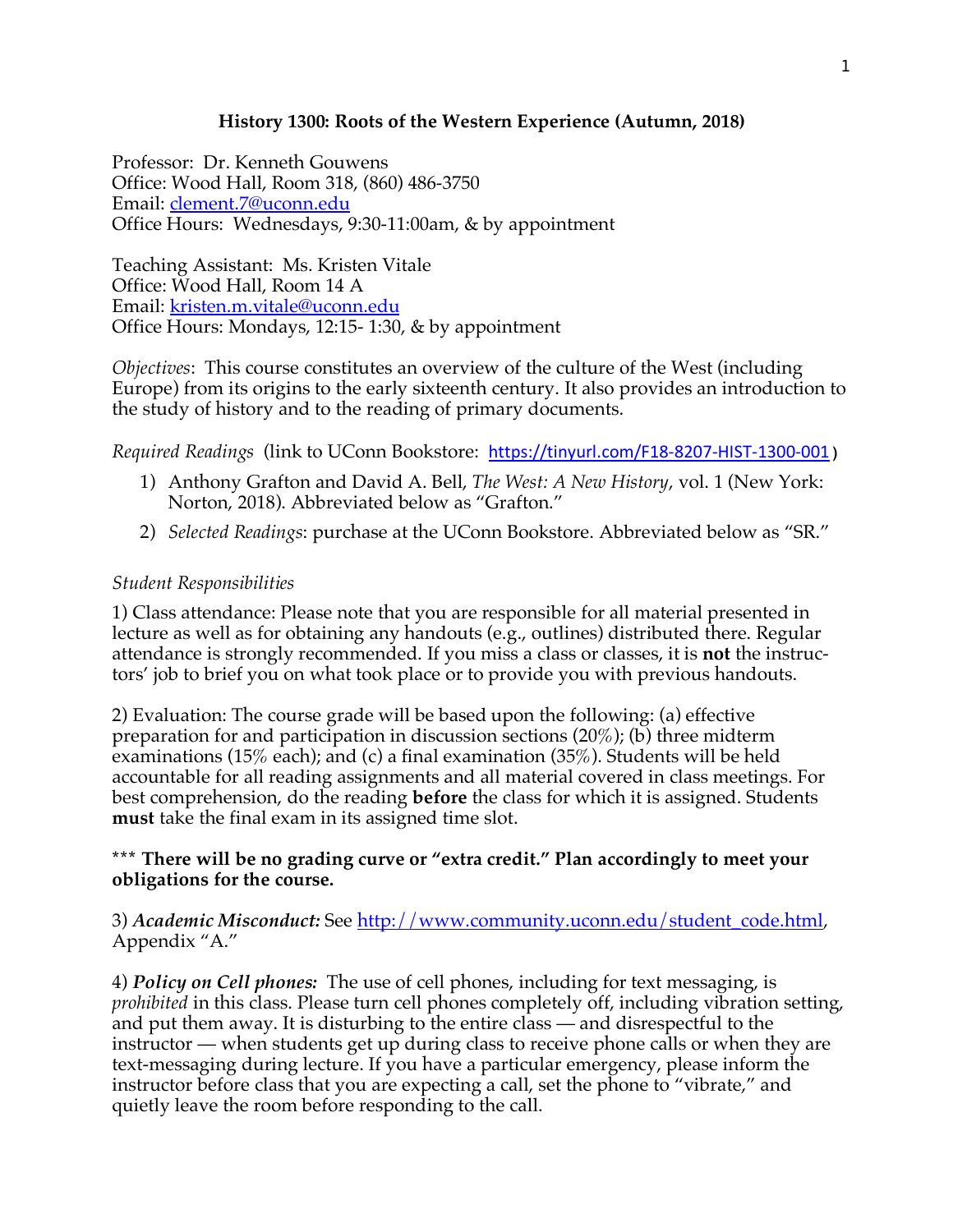5) *Laptop Use:* Strictly prohibited. Recent research has shown that even for those students who resist the temptation to multitask when taking notes, the use of laptops "results in shallower processing." See Pam A. Mueller and Daniel M. Oppenheimer, "The Pen is Mightier than the Keyboard: Advantages of Longhand Over Laptop Note Taking," *Psychological Science* 25:6 (June 2014): 1159-1168. Students with a documented medical need for using a laptop in class may do so in the front row.

6) *Recording Devices:* Students who either need or wish to record the lectures are asked to submit a request in writing to the instructor via email, stating their reasons for doing so. This applies only to audio recording. Video recording is strictly prohibited.

7) *Responses to E-mails:* It is a privilege rather than a right to receive rapid responses to queries sent via email. Emails sent Wednesday evening through Sunday may not be answered until Monday.

8) *On not returning after leaving a class session:* If you should leave the classroom midsession, for whatever reason (to answer a phone call, to go to the restroom, etc.), you may not return. To have people coming and going during a lecture or discussion is distracting and unfair to one's fellow students and, indeed, to the instructors.

9) *Trigger Warnings***:** In keeping with AAUP policy, we do not issue trigger warnings. For further details see https://www.aaup.org/report/trigger-warnings. See also https://provost.uchicago.edu/sites/default/files/documents/reports/FOECommitteeR eport.pdf (by the Committee on Freedom of Expression, University of Chicago)

| Date            | Subject                                            | Readings               |
|-----------------|----------------------------------------------------|------------------------|
| Aug. 27 (M)     | Early Civilization in the Fertile Crescent         |                        |
| Aug. $29 \ (W)$ | Ancient Egypt & the Near East                      | Grafton, 2–31          |
| Discussion:     | Two flood narratives                               | SR II & III (Gen. 6–9) |
|                 | [Sep. 3: Labor Day; Class will not meet]           |                        |
| Sep. $5(W)$     | The Emergence of Greece<br>(lecture by Ms. Vitale) | Grafton, 32–42         |
| Discussion:     | Monotheism & Judaism                               | SR III (Gen. 1-5, 21)  |
| Sep. $10 \ (M)$ | Athenian Democracy: Origins &<br>Practice          | Grafton, 47–49         |
| Sep. 12 (W)     | Greeks vs. Persians: War & Aftermath               | Grafton, 49–53         |
| Discussion:     | Herodotus on the Battle of Salamis                 | SR I                   |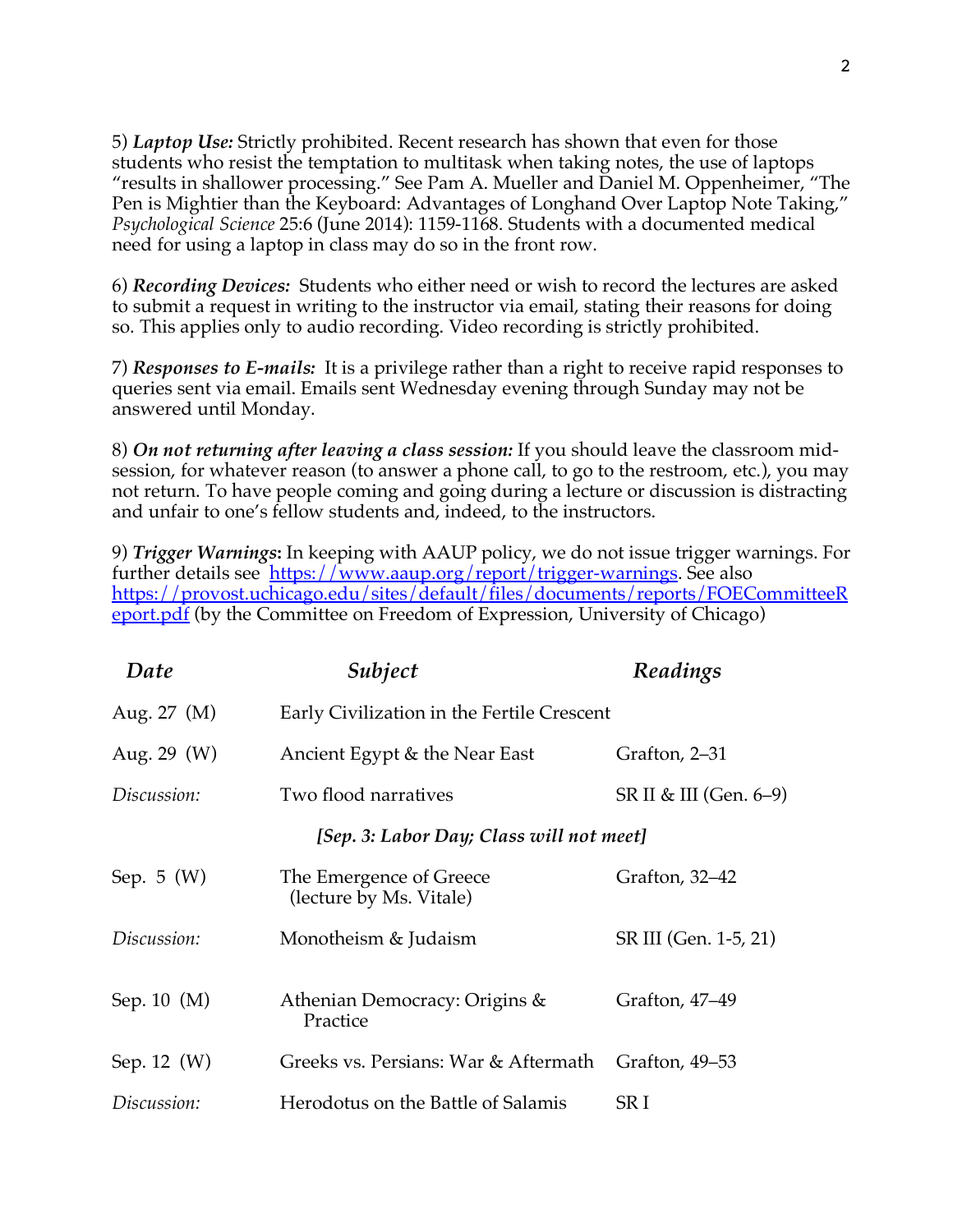| Sep. 17 (M)      | Peloponnesian War & its Aftermath  | $53 - 56$                                 |
|------------------|------------------------------------|-------------------------------------------|
| Sep. 19 (W)      | The "Golden Age" of Athens         | Grafton, 56–74                            |
| Discussion:      | Thucydides on Cultural Decline     | SR IV                                     |
| Sep. 24 (M)      | <b>First Midterm Examination</b>   |                                           |
| Sep. 26 (W)      | Presocratics, Sophists, & Plato    | Grafton, 77-79                            |
| Discussion:      | Plato's Republic                   | SR V                                      |
| Oct. $1 \ (M)$   | Aristotle                          | Grafton, 80                               |
| Oct. $3(W)$      | The Hellenistic World              | Grafton, 80-106                           |
| Discussion:      | Aristotle, Nicomachean Ethics      | SR VI                                     |
| Oct. $8 \ (M)$   | The Roman Republic                 | Grafton, 109-44                           |
| Oct. $10 \, (W)$ | The Roman Empire I                 | Grafton, 147–57; SR VIII                  |
| Discussion:      | Cicero & Seneca on the Good Life   | SR VII                                    |
| Oct. 15 (M)      | The Rise of Christianity           | Grafton, 157–74                           |
| Oct. $17 \, (W)$ | <b>Second Midterm Examination</b>  |                                           |
| Discussion:      | The Gospel According to Mark       | SR IX                                     |
| Oct. 22 $(M)$    | The Roman Empire II                | Grafton, 181-9, 200-2, 206-7              |
| Oct. 24 $(W)$    | Religion in the Later Roman Empire | Grafton, 189-200, 203-8                   |
| Discussion:      | Augustine                          | SR X                                      |
| Oct. 29 $(M)$    | Rise & Fall of the Carolingians    | Grafton, 211–46                           |
| Oct. 31 $(W)$    | Economic & Political Revival       | Grafton, 249–72, 287–92,<br>296–98; SR XI |
| Discussion:      | Dhuoda's advice to her son         | SR XII                                    |